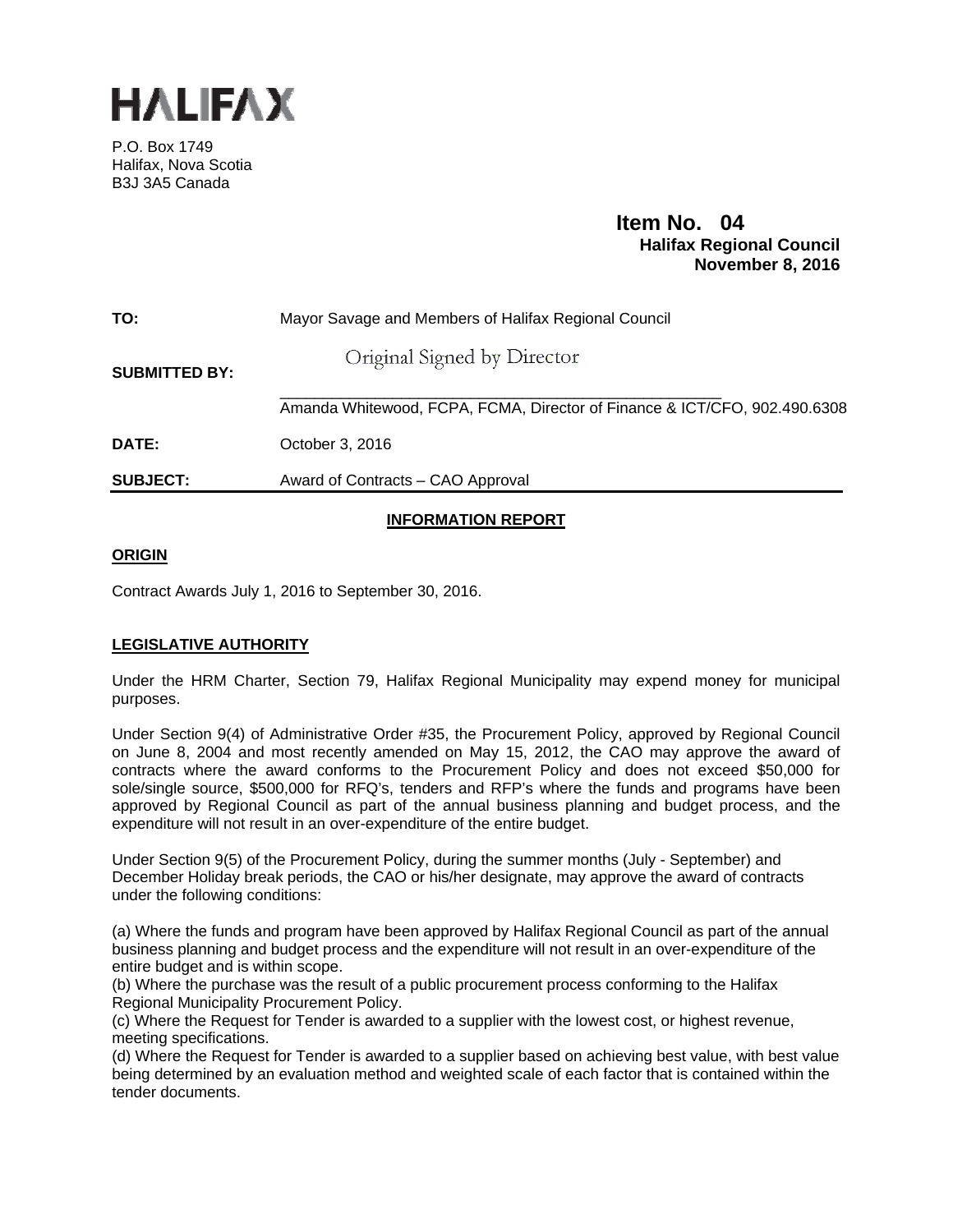(e) The award of a Request for Proposal is made to the highest scoring proponent based upon evaluation criteria within the Request for Proposal.

(f) Where the purchase is a sole source/single source purchase not to exceed \$50,000.

(h) Where there is no legislative requirement to obtain Halifax Regional Council approval.

(h) Where the CAO does not decide that the award is a matter best dealt with by Halifax Regional Council.

Section 9(6) of the Procurement Policy requires a quarterly report to Regional Council of all awards approved by the CAO and his designate.

The purpose of this report is to provide a listing of those contracts which were approved by the CAO during the period July 1, 2016 to September 30, 2016.

#### **BACKGROUND/DISCUSSION**

Section 9(6) of the Procurement Policy requires a quarterly report to Regional Council of all awards approved by the CAO or his designate. As per this requirement, the data for awarded contracts by the CAO for the period July 1, 2016 to September 30, 2016 have been summarized in the attached table.

All reports recorded in the attached table are available for viewing in the Procurement Office.

#### **FINANCIAL IMPLICATIONS**

The financial implications including budget details and account details of each award are clearly stated in the Financial Implications section of the individual reports which are on file in the Procurement Office. All reports involving project funding were reviewed, and confirmed, by staff in Finance. Funding for these projects is available in the approved Project or Operating budget.

#### **ALTERNATIVES**

There are no alternatives.

## **ATTACHMENTS**

Appendix A - Table listing of approved reports.

A copy of this report can be obtained online at http://www.halifax.ca/council/agendasc/cagenda.html then choose the appropriate meeting date, or by contacting the Office of the Municipal Clerk at 490-4210, or Fax 490-4208.

\_\_\_\_\_\_\_\_\_\_\_\_\_\_\_\_\_\_\_\_\_\_\_\_\_\_\_\_\_\_\_\_\_\_\_\_\_\_\_\_\_\_\_\_\_\_\_\_\_\_\_\_\_\_\_\_\_\_\_\_\_\_\_\_\_\_\_\_\_\_\_\_\_\_\_\_\_\_

\_\_\_\_\_\_\_\_\_\_\_\_\_\_\_\_\_\_\_\_\_\_\_\_\_\_\_\_\_\_\_\_\_\_\_\_\_\_\_\_\_\_\_\_\_\_\_\_\_\_\_\_\_\_\_\_\_\_\_\_\_\_\_\_\_\_\_\_\_\_\_\_\_\_\_\_\_\_

Report Prepared by: Jane Pryor, Manager, Procurement 490-4200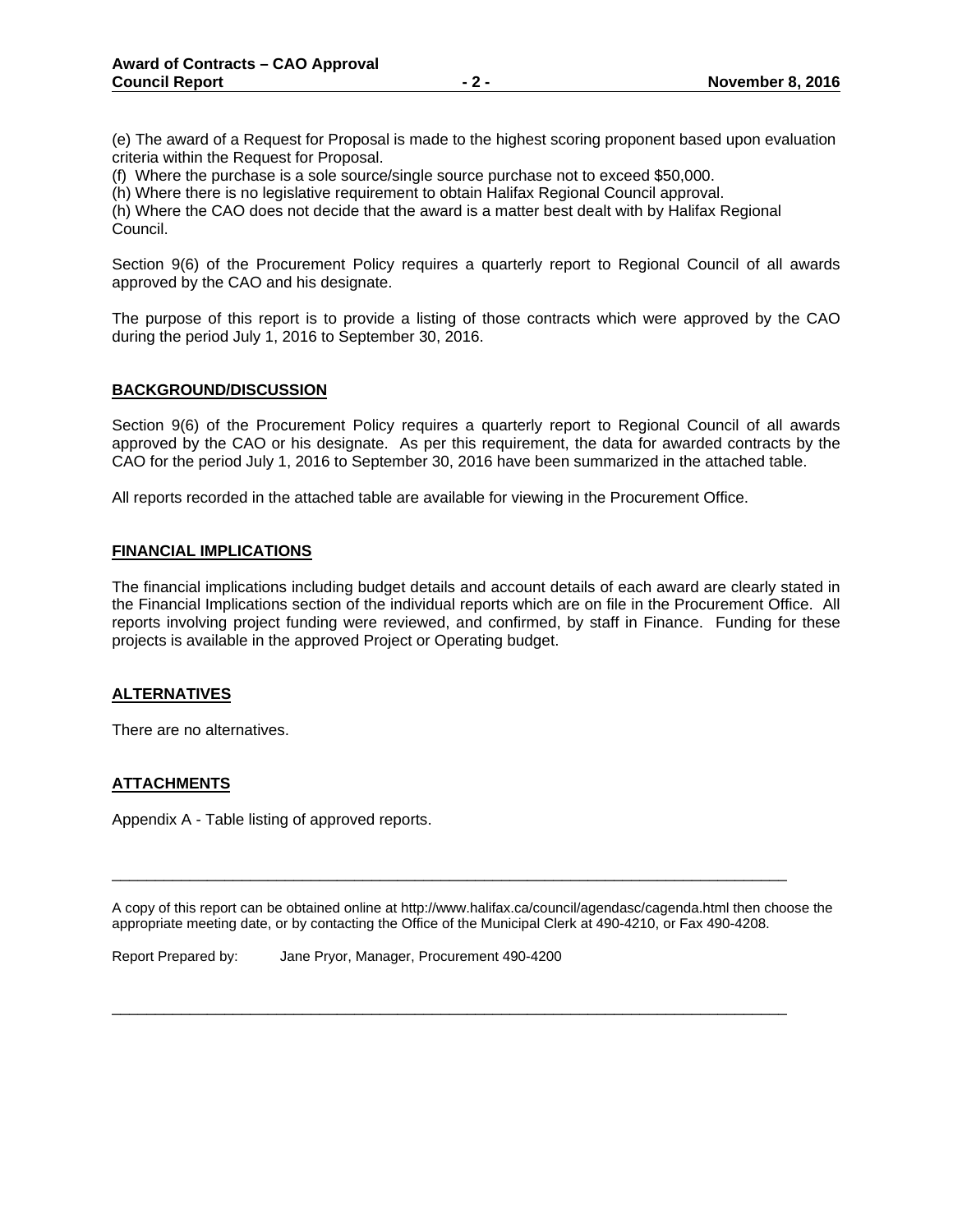**CAO Award Reports – July 2016 – September 2016 Appendix A**

November 2, 2016 (12:12PM)

| <b>Title of Report</b>                                                                                                                                                             | <b>Name of Company</b>                                                                                                                                                                                                                                                                     | <b>Bid Prices</b><br>(net HST<br>included)                                               | Budget /<br><b>Cost</b><br><b>Estimate</b> | <b>Scores</b><br>for<br>RFP's    | <b>Account #</b>                 | <b>Details</b>                                  |
|------------------------------------------------------------------------------------------------------------------------------------------------------------------------------------|--------------------------------------------------------------------------------------------------------------------------------------------------------------------------------------------------------------------------------------------------------------------------------------------|------------------------------------------------------------------------------------------|--------------------------------------------|----------------------------------|----------------------------------|-------------------------------------------------|
| <b>Award Tender 16-162 Centennial</b><br><b>Pool Bulkhead Replacement</b>                                                                                                          | <b>National Commercial Aquatics</b>                                                                                                                                                                                                                                                        | \$249,999 **                                                                             | \$250,000                                  |                                  | CB000002                         | Awarded to the<br>lowest bidder. (1)            |
| Award Unit Price ender No. 16-<br>211, Resurfacing & Water Main<br><b>Renewal Everette Street,</b><br><b>Elswick Street and Brompton</b><br>Road - East Region - Interim           | <b>Dexter Construction Company</b><br><b>Limited</b> *<br><b>Cumberland Paving and</b><br><b>Contracting Limited</b><br><b>Atlantic Road Construction and</b><br>Paving Ltd.<br><b>Basin Contracting Limited</b><br><b>Ocean Contractors Limited</b><br><b>Brycon Construction Limited</b> | \$1,333,297**<br>\$1,389,283<br>\$1,434,629<br>\$1.450,267<br>\$1,487,609<br>\$1,602,876 | \$40,000<br>\$945,000                      |                                  | CRU01079<br>CR000005             | Awarded to the<br>lowest bidder.                |
| <b>Award RFP No. 16-064,</b><br><b>Professional Services Team to</b><br><b>Lead Development of TPW</b><br><b>Technology Roadmap</b>                                                | Davis Pier Consulting *<br>Barrington Consulting Inc.                                                                                                                                                                                                                                      | \$146,097**                                                                              | \$160,000                                  | 85.25<br>84.9                    | CI990004                         | Awarded to the<br>highest scoring<br>proponent. |
| Award RFP 16-305 High Speed<br><b>Pavement Condition Date</b><br><b>Collection</b>                                                                                                 | <b>SNC Lavalin *</b><br><b>Fugro Roadware</b><br><b>GIE</b><br><b>Stantec</b>                                                                                                                                                                                                              | \$205,187**                                                                              | \$275,000                                  | 80.88<br>76.25<br>75.83<br>66.60 | CRU01079                         | Awarded to the<br>highest scoring<br>proponent. |
| <b>Award Unit Price Tender No. 16-</b><br>221, Micro Surfacing Phase 2<br><b>Various Locations and Pleasant</b><br><b>Street Sidewalk Renewal -</b><br><b>Interim</b>              | <b>Dexter Construction Company</b><br>Limited *<br><b>Industrial Cold Mining Limited</b>                                                                                                                                                                                                   | \$1,994,008 **<br>\$2,189,455                                                            | \$1,500,000<br>\$180,000                   |                                  | CR000005<br>CXU01084             | Awarded to the<br>lowest bidder.                |
| <b>Award - Unit Price Tender No.</b><br>16-247, Spring Garden Road<br><b>Street Recapitalization and</b><br><b>Traffic Signal Rehabilitation -</b><br><b>West Region - Interim</b> | <b>Dexter Construction Company</b><br><b>Limited</b> *<br><b>Basin Contracting Limited</b><br>Ocean Contractors Limited<br><b>Atlantic Road Construction and</b><br>Paving Ltd.<br><b>Cumberland Paving and</b><br><b>Contracting Limited</b>                                              | \$1,143,702**<br>\$1,203,754<br>\$1,253,473<br>\$1,337,209<br>\$1,587,963                | \$620,000<br>\$65,000<br>\$450,000         |                                  | CR000005<br>CXU01084<br>CTU00419 | Awarded to the<br>lowest bidder.                |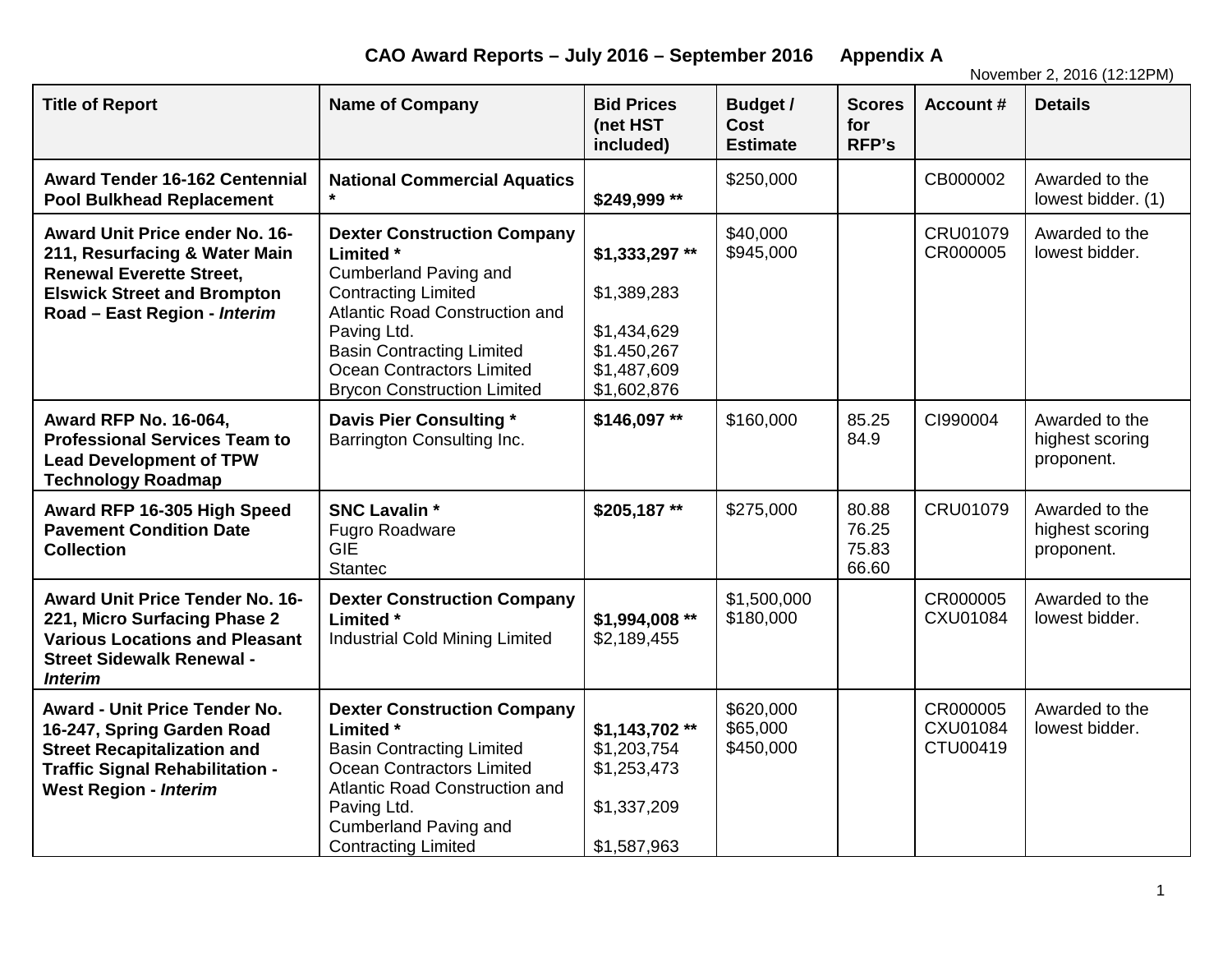| <b>Title of Report</b>                                                                                   | <b>Name of Company</b>                                                                                                                                                                       | <b>Bid Prices</b><br>(net HST<br>included)                                   | <b>Budget /</b><br><b>Cost</b><br><b>Estimate</b> | <b>Scores</b><br>for<br><b>RFP's</b> | <b>Account #</b>     | <b>Details</b>                                  |
|----------------------------------------------------------------------------------------------------------|----------------------------------------------------------------------------------------------------------------------------------------------------------------------------------------------|------------------------------------------------------------------------------|---------------------------------------------------|--------------------------------------|----------------------|-------------------------------------------------|
| Award Tender No. 16-178, Youth<br><b>Live Entrance and Washroom</b><br><b>Renovation</b>                 | <b>JOMO Services Inc *</b><br><b>Higher Ground Contracting</b><br><b>Blunden Construction (1985)</b><br>Limited<br>Dora Construction Management<br>Limited<br>Carvery's Construction Limited | \$70,394 **<br>\$72,451<br>\$91,579<br>\$102,409<br>\$102,718                | \$50,000                                          |                                      | CBX01154             | Awarded to the<br>lowest bidder.                |
| <b>Award Tender 16-160 Furniture</b><br><b>Administration</b>                                            | Grand and Toy *                                                                                                                                                                              | \$144,668**                                                                  | \$125,000                                         |                                      | CBX01046             | Awarded to the<br>lowest bidder. (2)            |
| <b>Award Tender 16-161 Corridor</b><br><b>Flooring City Hall</b>                                         | <b>Dora Construction *</b>                                                                                                                                                                   | \$363,343**                                                                  | \$290,000                                         |                                      | CBX01046             | Awarded to the<br>only bidder.                  |
| Award Tender No. 16-117 Two<br>(2) Compact Wheel Loaders                                                 | <b>Atlantic Cat *</b><br><b>Brandt Tractor</b><br>Wajax<br>Strongco Corp.<br><b>Green Diamond</b><br><b>MacFarlands</b>                                                                      | \$200,663**<br>\$257,789<br>\$201,950<br>\$212,141<br>\$224,457<br>\$228,230 | \$100,000                                         |                                      | CVD01087<br>CD000002 | Awarded to the<br>lowest bidder.                |
| <b>Award RFP 16-174 Consultant</b><br><b>Services, Halifax Ferry Terminal</b><br><b>Interior Refresh</b> | T.A. Scott Architecture +<br>Design Limited *<br>Fowler Bauld & Mitchell Limited                                                                                                             | \$78,423 **                                                                  | \$500,000(3)                                      | 83.05<br>61.02                       | CB000039             | Awarded to the<br>highest scoring<br>proponent. |
| Award - Sole Source - Purchase<br>for Two (2) 75 foot Quint Aerial<br><b>Fire Trucks</b>                 | <b>PROFIRE</b> *                                                                                                                                                                             | \$33,420 **                                                                  | \$31,000                                          |                                      | R981 6802            |                                                 |
| Award RFP 15-095 Phase 2 -<br><b>Web Map Migration Project -</b><br><b>FICT</b>                          | Esri Canada *                                                                                                                                                                                | \$250,511**                                                                  | \$300,000                                         |                                      | CI000002             | (4)                                             |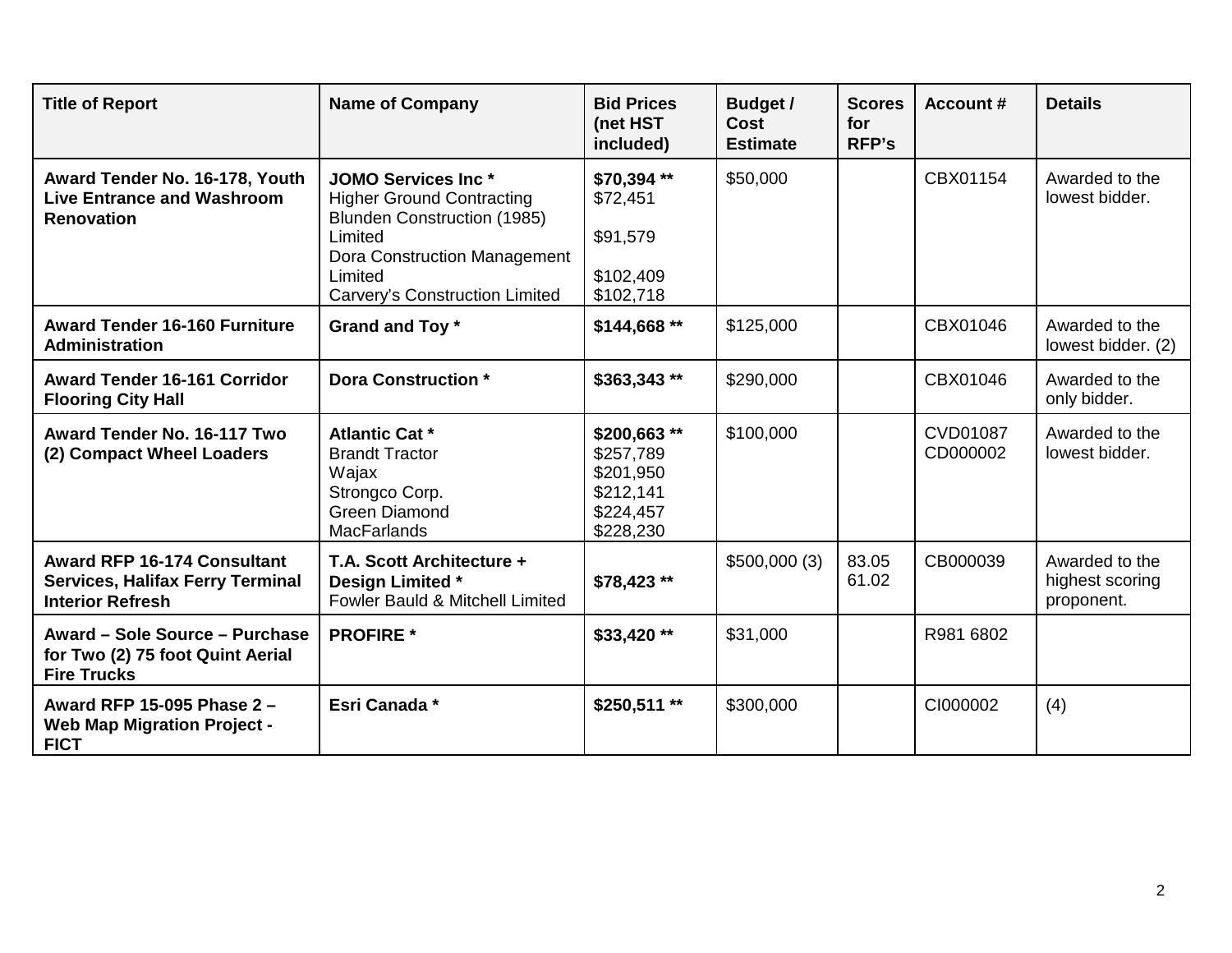| <b>Title of Report</b>                                                                               | <b>Name of Company</b>                                                                                                                                                                                                                                                                                         | <b>Bid Prices</b><br>(net HST<br>included)                                                                                                              | <b>Budget /</b><br><b>Cost</b><br><b>Estimate</b> | <b>Scores</b><br>for<br><b>RFP's</b> | <b>Account #</b> | <b>Details</b>                   |
|------------------------------------------------------------------------------------------------------|----------------------------------------------------------------------------------------------------------------------------------------------------------------------------------------------------------------------------------------------------------------------------------------------------------------|---------------------------------------------------------------------------------------------------------------------------------------------------------|---------------------------------------------------|--------------------------------------|------------------|----------------------------------|
| Award Tender No. 16-114 Eight<br>(8) 4 Door Vehicles                                                 | O'Reagans Toyota *<br><b>O'Reagans Nissan</b><br><b>O'Reagans Nissan</b><br>O'Reagans Chev<br>Dartmouth Dodge<br>Dartmouth Dodge<br>Dartmouth Dodge<br>Dartmouth Dodge<br>Dartmouth Dodge<br>O'Reagans Toyota<br>Steele Mitsubishi<br>Steele Mitsubishi                                                        | \$25,306 **<br>$$25,313**$<br>$$27,712**$<br>\$24,672**<br>\$29,396<br>\$27,765<br>\$29,510<br>\$26,601<br>\$25,556<br>\$29,359<br>\$25,412<br>\$26,555 | \$450,000                                         |                                      | CVK01090         | Awarded to the<br>lowest bidder. |
| Award Tender No. 16-040 Cole<br><b>Harbour Place Exterior Stairs,</b><br><b>Bollards and Pathway</b> | <b>Leading Edge Excavating and</b><br>Trucking *<br>Standard Paving Ltd.<br>Ocean Contractors Ltd.<br><b>MBA Landscaping</b><br>Tracey's Landscaping<br><b>Sackville Trenching</b><br>Humphrey's Landscaping<br><b>Dexter Construction Company</b><br>Ltd.<br><b>Cumberland Paving and</b><br>Contracting Ltd. | \$76,037**<br>\$90,260<br>\$102,957<br>\$114,915<br>\$115,561<br>\$119,851<br>\$129,703<br>\$130,149<br>\$188,106                                       | \$125,000                                         |                                      | CP000002         | Awarded to the<br>lowest bidder. |
| Award Tender No. 16-110,<br>Eleven (11) 3/4 Ton Pickup<br><b>Trucks</b>                              | Dartmouth Dodge *<br>MacPhee Ford<br><b>Atlantic Dodge</b><br><b>Steel Ford</b><br>Tri-Star                                                                                                                                                                                                                    | \$429,922**<br>\$442,550<br>\$446,784<br>\$501,160<br>\$549,572                                                                                         | \$401,501                                         |                                      | <b>CVD01087</b>  | Awarded to the<br>lowest bidder. |
| Award - Tender No. 16-108<br>Three (3) New Police Package<br><b>Motorcycles</b>                      | Privateer's Harley Davidson *                                                                                                                                                                                                                                                                                  | \$83,370**                                                                                                                                              | \$80,000                                          |                                      | CVK01090         | Awarded to the<br>only bidder.   |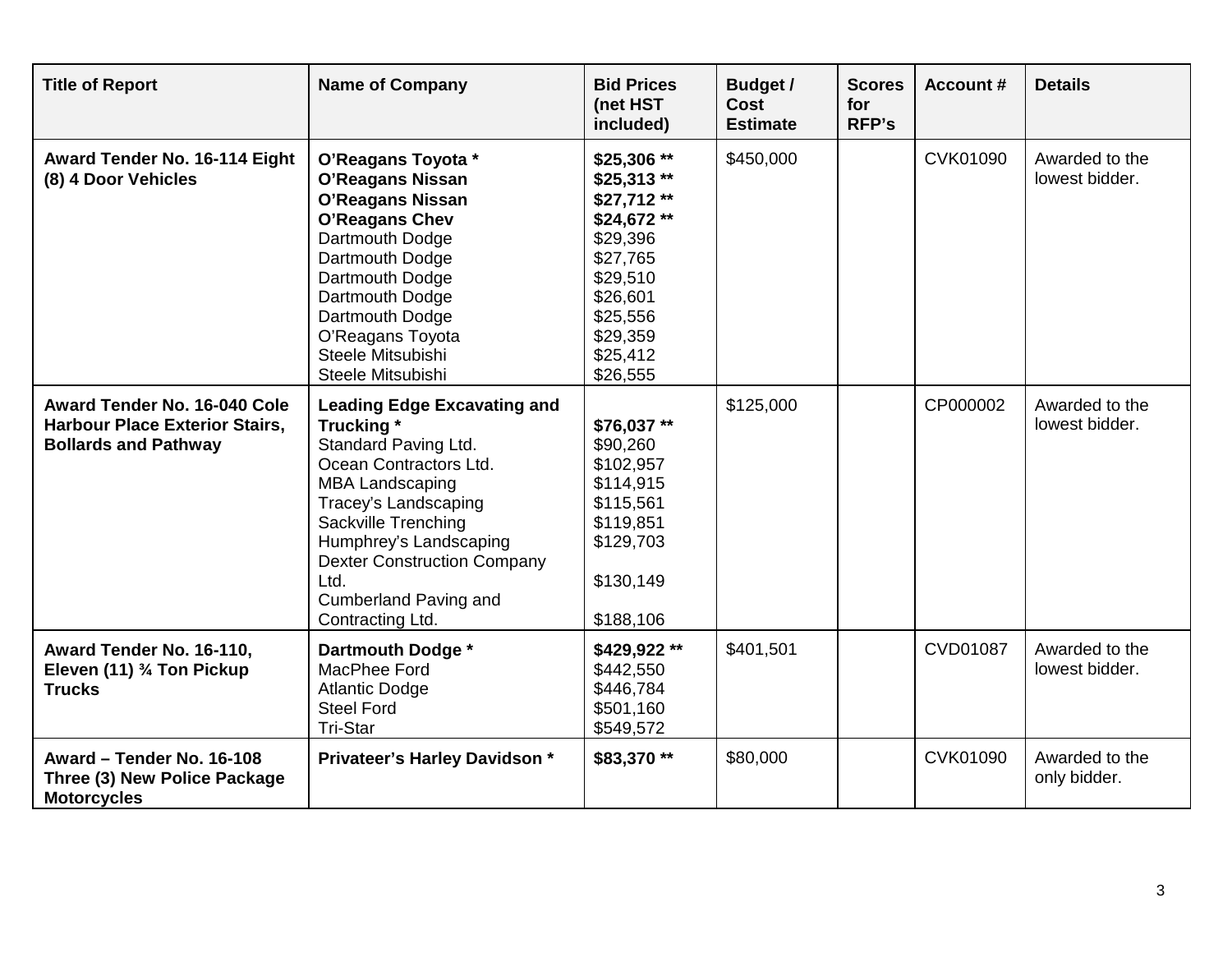| <b>Title of Report</b>                                                                                                                                        | <b>Name of Company</b>                                                                                                                                                                     | <b>Bid Prices</b><br>(net HST<br>included)                                  | <b>Budget /</b><br><b>Cost</b><br><b>Estimate</b> | <b>Scores</b><br>for<br><b>RFP's</b> | <b>Account #</b> | <b>Details</b>                        |
|---------------------------------------------------------------------------------------------------------------------------------------------------------------|--------------------------------------------------------------------------------------------------------------------------------------------------------------------------------------------|-----------------------------------------------------------------------------|---------------------------------------------------|--------------------------------------|------------------|---------------------------------------|
| Award - Tender 16-175 Water<br><b>Treatment System Upgrades at</b><br><b>St. Margaret's Centre</b>                                                            | <b>Atlantica Mechanical</b><br><b>Contractors Inc. *</b><br><b>Buildon Construction Limited</b><br>A.J. Murphy Plumbing, Heating &<br>Ventilation Ltd.                                     | \$117,843**<br>\$126,306<br>\$131,088                                       | (5)                                               |                                      | CB000002         | Awarded to the<br>lowest bidder.      |
| Award - Tender No. 16-116<br>One (1) Ice Resurfacer                                                                                                           | <b>Monarch Enterprises Ltd. *</b>                                                                                                                                                          | \$117,080**                                                                 | \$120,000                                         |                                      | <b>CVU01207</b>  | Awarded to the<br>only bidder.        |
| <b>Budget Increase and Award</b><br>Quotation - Q16P223 Tupper<br><b>Elementary School Playground</b><br><b>Replacement Supply and</b><br><b>Installation</b> | PlayPower LT Canada Inc. *<br>Elmsdale Landscaping Ltd.                                                                                                                                    | \$79,323 **<br>\$103,231                                                    | \$80,000                                          |                                      | CP000002         | Awarded to the<br>lowest bidder.      |
| Award - RFP 16-070 Bayers<br><b>Westwood Splash Pad</b>                                                                                                       | <b>Humphreys Landscape and</b><br><b>Construction Limited *</b>                                                                                                                            | \$103,556 **                                                                | \$100,000                                         | 85                                   | CP000002         | Awarded to the<br>only proponent. (6) |
| <b>Renewal of Enterprise</b><br><b>Agreement - Microsoft Canada</b>                                                                                           | Microsoft Canada *                                                                                                                                                                         | \$3,424,598.64                                                              |                                                   |                                      | A743 6204        |                                       |
| Award - Tender 16-255, Traffic<br><b>Signal Rehabilitation - Robie</b><br><b>Street at Inglis - West Region</b>                                               | <b>Black and MacDonald Limited *</b><br><b>XL Electric Limited</b>                                                                                                                         | \$243,996 **<br>\$284,627                                                   | \$257,800                                         |                                      | CTU00419         | Awarded to the<br>lowest bidder.      |
| Award Quotation - Q16P288<br><b>Supply and Deliver Movable</b><br><b>Full Size Goals, Soccer and</b><br><b>Rugby</b>                                          | <b>Spartan Fitness *</b><br>W.H. Reynolds (Cambridge) Ltd.<br>Centaur Products (Atlantic) Inc.<br>Eastern Fence Erectors Ltd.<br>Arrow Construction Products Ltd.<br>T. Litzen Sports Ltd. | \$81,828 **<br>\$98,023<br>\$105,689<br>\$121,066<br>\$138,680<br>\$147,933 |                                                   |                                      | R831             | Awarded to the<br>lowest bidder.      |
| <b>Award - Unit Price Tender 16-</b><br>252, Chip Sealing - Various<br><b>Locations</b>                                                                       | <b>Dexter Construction Company</b><br>Limited *<br><b>Industrial Cold Mining</b>                                                                                                           | \$415,950**<br>\$430,889                                                    | \$450,000                                         |                                      | CR000005         | Awarded to the<br>lowest bidder.      |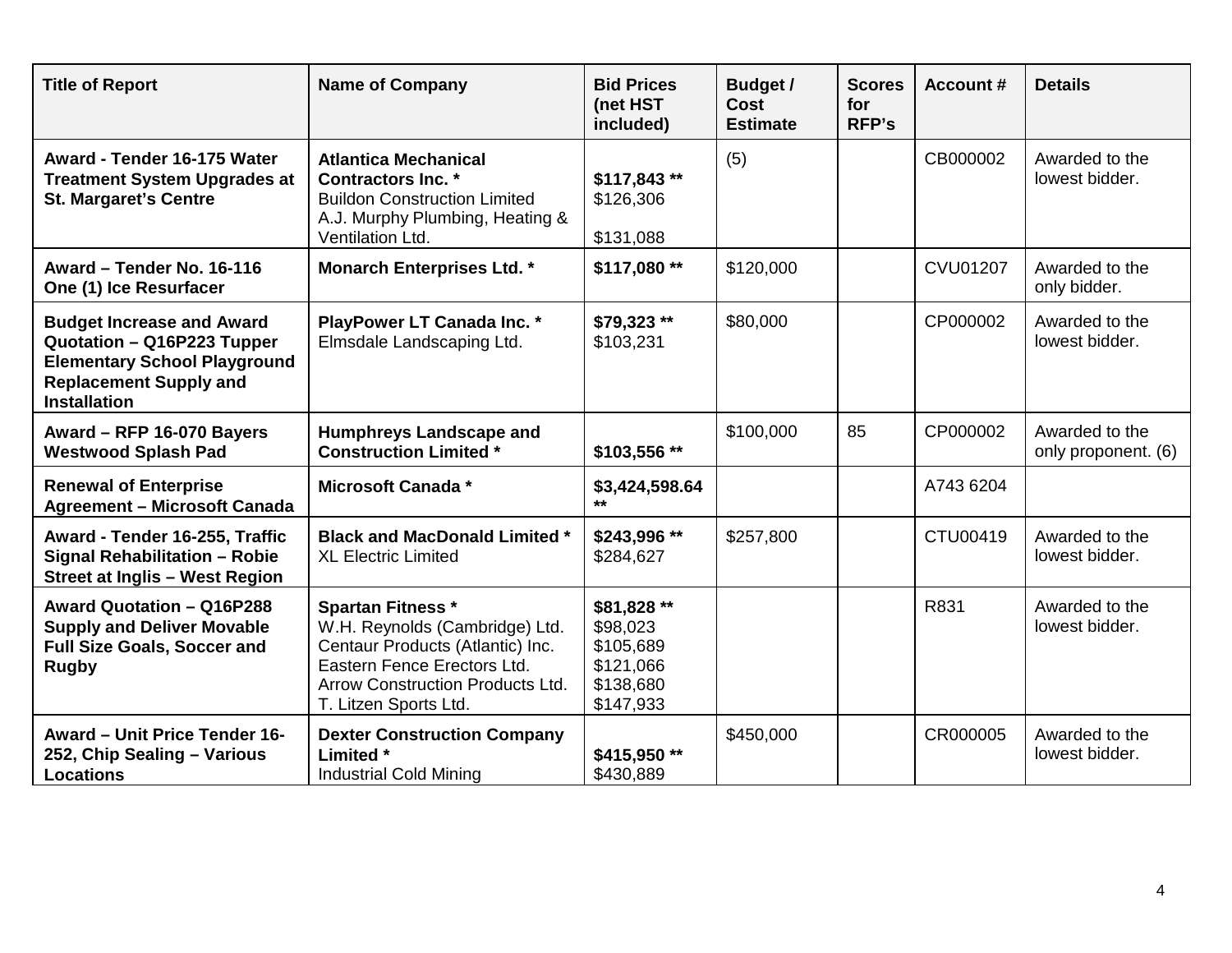| <b>Title of Report</b>                                                                                                          | <b>Name of Company</b>                                                                                                                                                                                                                             | <b>Bid Prices</b><br>(net HST<br>included)                                   | <b>Budget /</b><br>Cost<br><b>Estimate</b> | <b>Scores</b><br>for<br>RFP's | <b>Account #</b>     | <b>Details</b>                   |
|---------------------------------------------------------------------------------------------------------------------------------|----------------------------------------------------------------------------------------------------------------------------------------------------------------------------------------------------------------------------------------------------|------------------------------------------------------------------------------|--------------------------------------------|-------------------------------|----------------------|----------------------------------|
| Award - Unit Price Tender 16-<br>250, Street Planer Patching<br><b>Phase 2 - Various Locations -</b><br><b>Interim</b>          | <b>Dexter Construction Company</b><br>Limited *<br><b>Cumberland Paving and</b><br><b>Contracting Limited</b><br><b>ARCP</b> - Atlantic Road<br>Construction & Paving Ltd.<br><b>Ocean Contractors Limited</b><br><b>Basin Contracting Limited</b> | \$831,733**<br>\$846,734<br>\$874,522<br>\$952,829<br>\$1,259,327            | \$750,000                                  |                               | CR000005             | Awarded to the<br>lowest bidder. |
| Award Quotation - Q16P268<br><b>Landscaping of Former St.</b><br>Pat's High                                                     | <b>Elmsdale Landscaping Ltd. *</b><br>Terra Nova Landscaping Ltd.<br>Personal Care Landscaping Ltd.                                                                                                                                                | \$50,532 ***<br>\$92,000<br>\$94,990                                         | \$75,000                                   |                               | CBX01162             | Awarded to the<br>lowest bidder. |
| Award - Tender 16-049,<br><b>Concrete Transit Pads</b>                                                                          | <b>Silco Contracting Limited *</b><br>Sackville Trenching Limited<br>Leahey's Landscaping and<br><b>Contracting Limited</b><br>Perma-Dry Limited<br><b>Atlantic Road Construction &amp;</b><br>Paving Limited<br><b>Ocean Contractors Limited</b>  | \$123,860**<br>\$129,914<br>\$151,152<br>\$188,606<br>\$193,659<br>\$259,954 | \$130,000                                  |                               | CBT00432<br>CBT00437 | Awarded to the<br>lowest bidder. |
| Award - Sole Source -<br><b>Purchase of Upgraded HRP</b><br><b>Negotiator Telephone System</b>                                  | <b>Enforcement Technology</b><br>Group*                                                                                                                                                                                                            | \$28,817**                                                                   | \$31,300                                   |                               | CVK01205             |                                  |
| Award - Sole Source -<br><b>Interface between Versadex</b><br>and lamResponding                                                 | Versaderm Inc <sup>*</sup>                                                                                                                                                                                                                         | \$26,176 **                                                                  | \$25,000                                   |                               | CI990027             |                                  |
| <b>Award- Quotation Q16P224-</b><br><b>Spry Centre Playground</b><br><b>Supply and Installation</b>                             | <b>ABC Recreation *</b><br>Hornbeam Contracting Ltd                                                                                                                                                                                                | \$74,179 **<br>\$78,632                                                      | \$70,000                                   |                               | CPX01185<br>CP000002 | Awarded to the<br>lowest bidder  |
| Award Quotation - Q16P283<br>Beaver Bank Kinsac School -<br><b>Removal, Supply and</b><br><b>Installation of Play Structure</b> | PlayPower LT Canada Inc. *<br><b>Henderson Recreation Equipment</b><br>Limited<br>Elmsdale Landscaping Ltd.<br><b>Hornbeam Contracting</b><br>Personal Care Landscaping Ltd.                                                                       | \$55,550**<br>\$56,836<br>\$61,477<br>\$65,482<br>\$95,210                   | \$30,000                                   |                               | CP000002             | Awarded to the<br>lowest bidder. |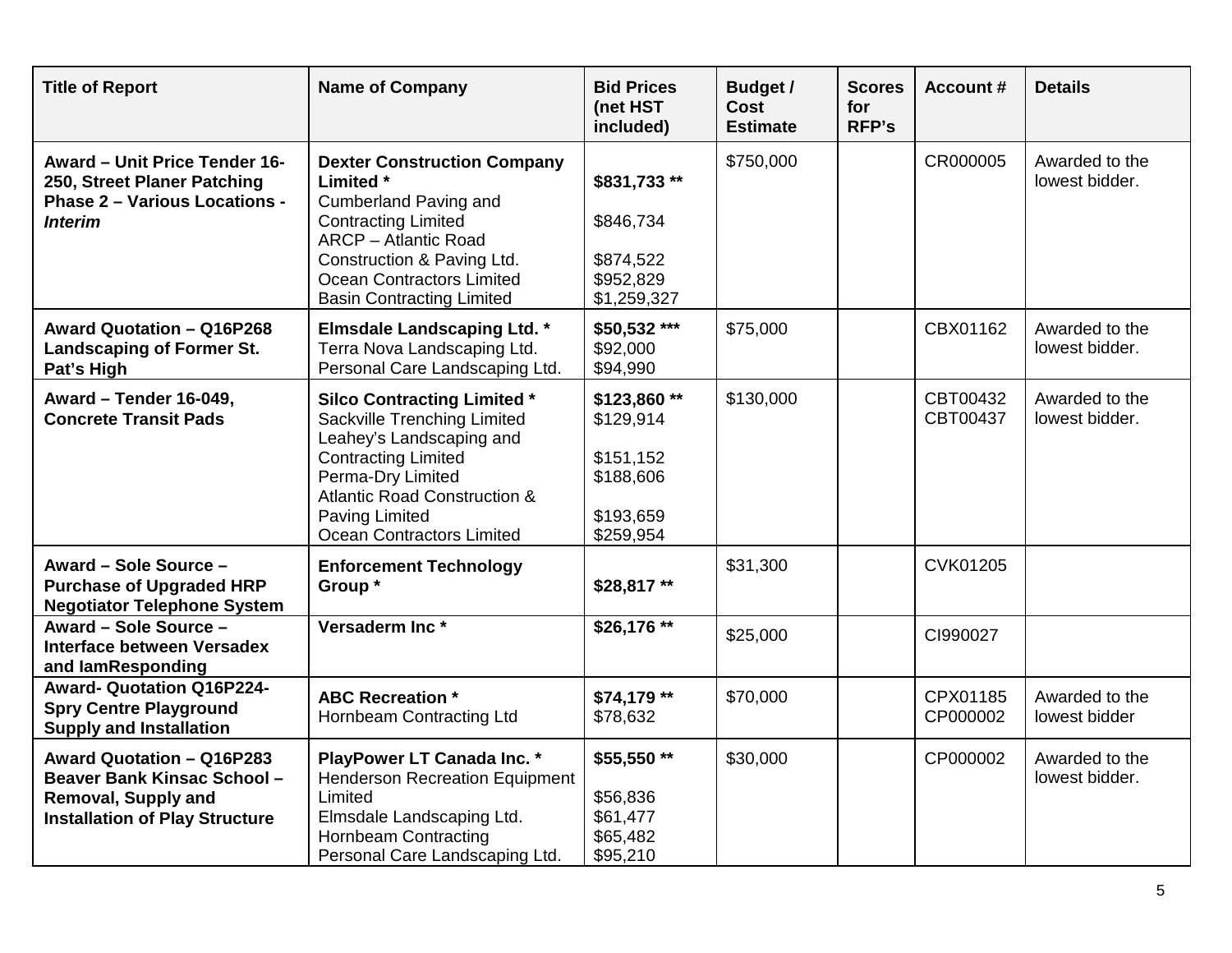| <b>Title of Report</b>                                                                                                                          | <b>Name of Company</b>                                                                                                                                                                            | <b>Bid Prices</b><br>(net HST<br>included)                                     | <b>Budget /</b><br><b>Cost</b><br><b>Estimate</b> | <b>Scores</b><br>for<br><b>RFP's</b> | <b>Account #</b>                        | <b>Details</b>                  |
|-------------------------------------------------------------------------------------------------------------------------------------------------|---------------------------------------------------------------------------------------------------------------------------------------------------------------------------------------------------|--------------------------------------------------------------------------------|---------------------------------------------------|--------------------------------------|-----------------------------------------|---------------------------------|
| Award-Tender-T16-228<br><b>Pavement Resurfacing and</b><br><b>Street Light Base Repairs</b><br><b>Barrington Street - Interim</b>               | <b>Atlantic Road Construction &amp;</b><br>Paving (ARCP) *<br><b>Dexter Construction</b><br><b>Cumberland Paving &amp;</b><br>Contracting<br><b>Ocean Contractors</b><br><b>Basin Contracting</b> | \$856,187**<br>\$1,082,019<br>\$1,131,920<br>\$1,200,228<br>\$1,452,539        | \$820,000                                         |                                      | CR000005<br><b>CKU01084</b><br>CTU00419 | Awarded to the<br>lowest bidder |
| <b>Award-Tender T16-232</b><br><b>Street Recapitalization and</b><br><b>Sidewalk Renewal- Connolly</b><br><b>Street - West Region - Interim</b> | <b>Dexter Construction*</b><br><b>Ocean Contractors</b><br><b>Atlantic Road Construction &amp;</b><br>Paving<br><b>Cumberland Paving</b><br><b>Basin Contracting</b>                              | \$546,668 **<br>\$568,359<br>\$598,999<br>\$609,446<br>\$837,059               | \$614,000                                         |                                      | CR000005<br><b>CKU01084</b>             | Awarded to the<br>lowest bidder |
| Award-Tender-T16-184-<br><b>Sackville Sports Stadium Roof</b><br><b>Replacement Phase 2</b>                                                     | <b>Acadia Roofing &amp; Contracting</b><br>Ltd $*$<br>A-Tech Roofing<br><b>Atlantic Roofers</b><br><b>Bradshaw Roofing Contractors</b><br>Flynn Canada<br><b>PMC Roofing</b>                      | \$399,400 ***<br>\$417,580<br>\$504,000<br>\$429,000<br>\$442,600<br>\$529,898 | \$450,000                                         |                                      | CBX01272                                | Awarded to the<br>lowest bidder |
| Award-Tender-T16-180-<br><b>Scotiabank Centre Upper North</b><br><b>Podium Restoration</b>                                                      | <b>Duron Atlantic *</b><br>Eastern Infrastructure<br>J. Mason Contracting<br>Dora Construction                                                                                                    | \$187,000 ***<br>\$197,078<br>\$269,261<br>\$289,000                           | \$160,000                                         |                                      | CB000028                                | Awarded to the<br>lowest bidder |
| Award-Tender-T16-238<br><b>Asphalt Overlay- Herring Cove</b><br>Road- West Region - Interim                                                     | <b>Cumberland Paving &amp;</b><br><b>Contracting</b> *<br><b>Dexter Construction</b><br><b>Ocean Contractors</b><br><b>Atlantic Road and Construction</b><br>Paving<br><b>Basin Contracting</b>   | \$572,071 **<br>\$586,609<br>\$651,788<br>\$700,489<br>\$879,993               | \$770,000                                         |                                      | CR000005<br>CRU01079                    | Awarded to the<br>lowest bidder |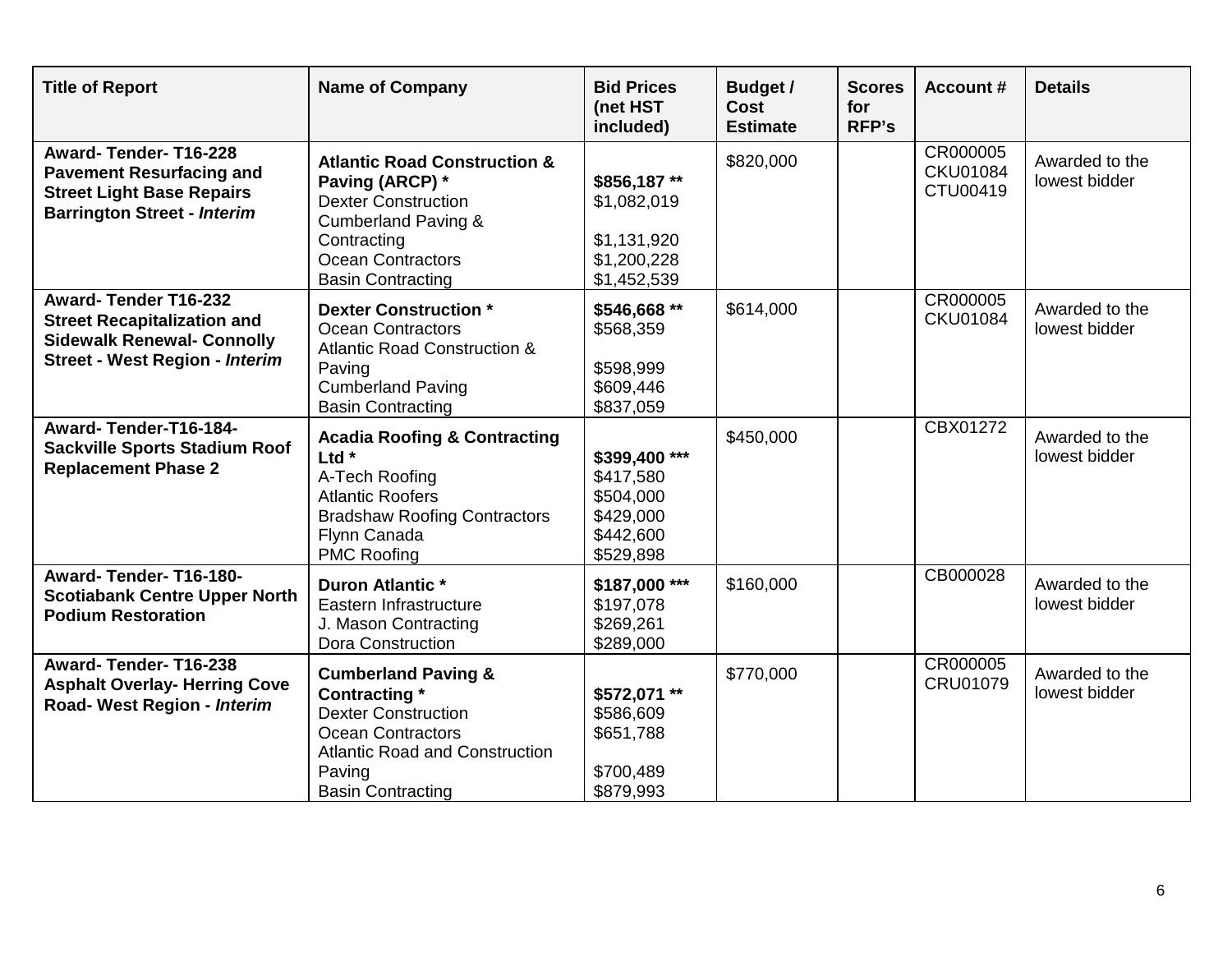| <b>Title of Report</b>                                                                                                                                        | <b>Name of Company</b>                                                                                                                                                                                                                            | <b>Bid Prices</b><br>(net HST<br>included)                      | <b>Budget /</b><br>Cost<br><b>Estimate</b> | <b>Scores</b><br>for<br><b>RFP's</b> | <b>Account #</b>            | <b>Details</b>                     |
|---------------------------------------------------------------------------------------------------------------------------------------------------------------|---------------------------------------------------------------------------------------------------------------------------------------------------------------------------------------------------------------------------------------------------|-----------------------------------------------------------------|--------------------------------------------|--------------------------------------|-----------------------------|------------------------------------|
| Award - Quotation Q16P281<br><b>Ballfield Netting New, Supply</b><br>and Install Eddie Leblanc Field,<br><b>Sackville</b>                                     | <b>Black and McDonald *</b>                                                                                                                                                                                                                       | \$57,389 **                                                     | \$58,000                                   |                                      | CP0000030                   | Awarded to the<br>only bidder. (7) |
| Award - Tender 16-042, Mount<br><b>Edward Road Ball Field</b><br><b>Construction &amp; Tender 16-067,</b><br><b>Mount Edward Road Sport Field</b><br>Lighting |                                                                                                                                                                                                                                                   |                                                                 | \$1,500,000                                |                                      | CP000004                    | Awarded to the<br>lowest bidder.   |
| 16-042                                                                                                                                                        | <b>Elmsdale Landscaping *</b><br><b>Dexter</b><br><b>Turfmasters</b><br><b>ARCP</b>                                                                                                                                                               | \$884,801**<br>\$1,015,049<br>\$1,116,139<br>\$1,327,425        |                                            |                                      |                             |                                    |
| 16-067                                                                                                                                                        | <b>XL Electric *</b><br><b>Black and McDonald Limited</b><br>Duggan Electric<br>Ainsworth Inc.                                                                                                                                                    | \$448,117**<br>\$464,907<br>\$507,859<br>\$573,573              |                                            |                                      |                             |                                    |
| Award - Tender 16-079,<br><b>Cornwallis Park Redevelopment</b><br>Phase 2                                                                                     | Tracey's Landscaping *<br>Humphreys Landscaping                                                                                                                                                                                                   | \$282,048 **<br>\$291,632                                       | \$350,000                                  |                                      | CP000011<br><b>CCV01907</b> | Awarded to the<br>lowest bidder.   |
| Award - Unit Price Tender 16-<br>239, Pulverization and Pavement<br>Renewal - Miller Lake Road,<br><b>Lockview Road, Old Lochview</b><br>Court - Interim      | <b>Dexter Construction Company</b><br>Limited *<br><b>Ocean Contractors Limited</b><br><b>Cumberland Paving &amp;</b><br><b>Contracting Limited</b><br><b>Basin Contracting Limited</b><br><b>Atlantic Road Construction &amp;</b><br>Paving Ltd. | \$462,822**<br>\$526,966<br>\$538,116<br>\$708,962<br>\$737,575 | \$770,000<br>\$40,000                      |                                      | CR000005<br>CRU01079        | Awarded to the<br>lowest bidder.   |
| Award - Tender No. 16-119, Four<br>(4) 4WD SUV Vehicles                                                                                                       | MacPhee Ford *<br>Dartmouth Dodge                                                                                                                                                                                                                 | \$118,086**<br>\$148,287                                        | \$104,286                                  |                                      | <b>CVD01087</b>             | Awarded to the<br>lowest bidder.   |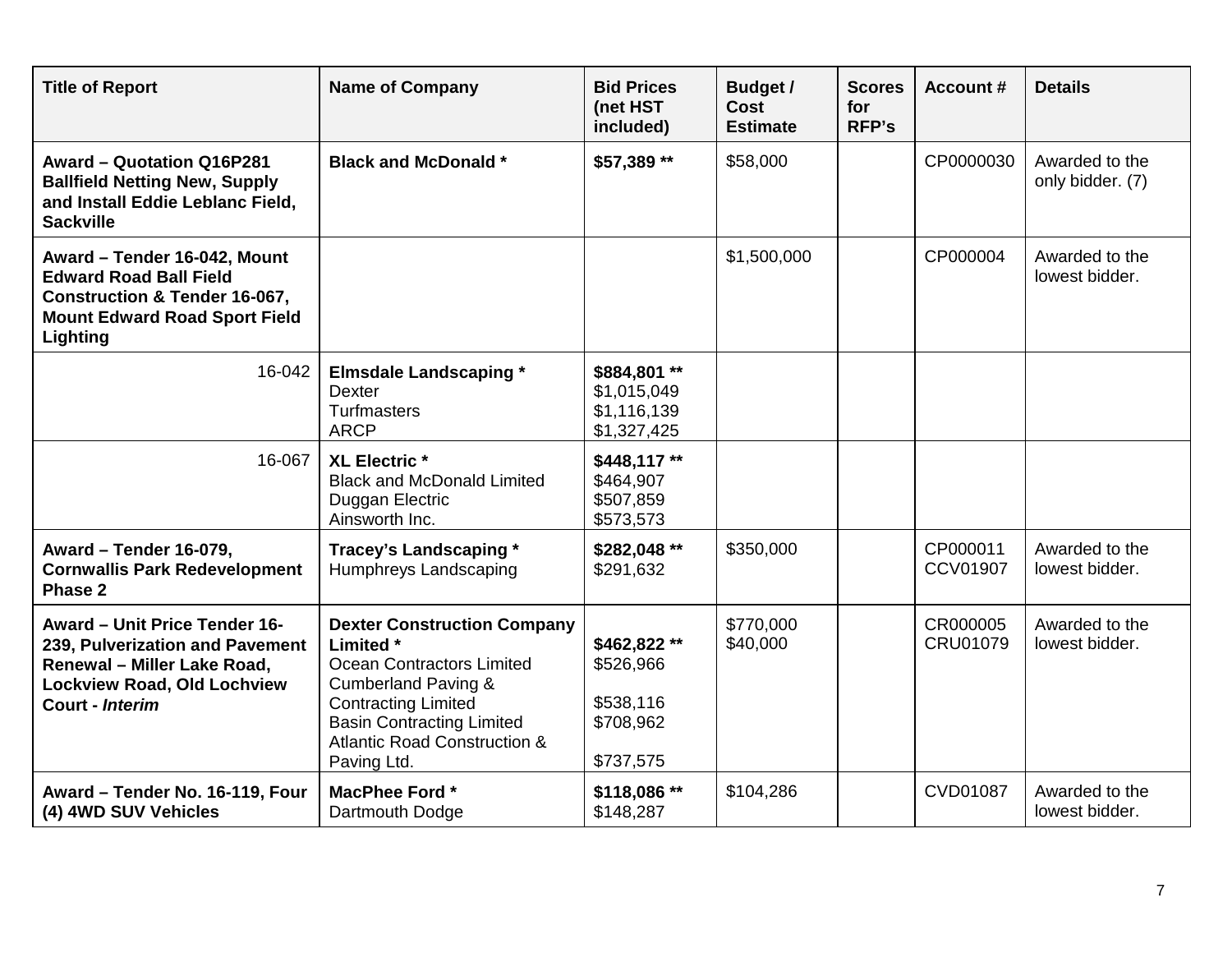| <b>Title of Report</b>                                                                                                               | <b>Name of Company</b>                                                                                                                                                                                                                                                                                                        | <b>Bid Prices</b><br>(net HST<br>included)                                                                                          | <b>Budget /</b><br><b>Cost</b><br><b>Estimate</b> | <b>Scores</b><br>for<br><b>RFP's</b> | <b>Account#</b>                                     | <b>Details</b>                   |
|--------------------------------------------------------------------------------------------------------------------------------------|-------------------------------------------------------------------------------------------------------------------------------------------------------------------------------------------------------------------------------------------------------------------------------------------------------------------------------|-------------------------------------------------------------------------------------------------------------------------------------|---------------------------------------------------|--------------------------------------|-----------------------------------------------------|----------------------------------|
| Award - Quotation 16P215:<br><b>Supply &amp; Deliver Benches</b>                                                                     | <b>Canaan Site Furnishings *</b><br><b>Sunperk Site Furnishings</b><br><b>Henderson Recreation</b><br><b>Equipment Limited</b><br>Alummerce Inc.<br>PlayPower LT Canada<br>Timbertec Inc.<br>Paris Site Furnishings<br>Envyrozone Inc.<br>A.B.C. Recreation Limited<br><b>Maglin Site Furniture</b><br>Secural Datashred Inc. | \$72,785**<br>\$75,250<br>\$75,524<br>\$75,525<br>\$76,112<br>\$77,950<br>\$80,975<br>\$87,275<br>\$90,885<br>\$90,950<br>\$101,932 |                                                   |                                      | R637 6604                                           | Awarded to the<br>lowest bidder. |
| Award - Unit Price Tender - 16-<br>230, Street Recapitalization -<br><b>Bayers Road / Windsor Street</b>                             | <b>Dexter Construction Company</b><br>Limited *<br><b>Atlantic Road Construction &amp;</b><br>Paving Ltd.<br><b>Basin Contracting Limited</b><br><b>Cumberland Paving &amp;</b><br><b>Contracting Limited</b><br>Ocean Contractors Limited                                                                                    | \$348,629 **<br>\$385,410<br>\$396,258<br>\$412,379<br>\$421,897                                                                    | \$343,000                                         |                                      | CR000005                                            | Awarded to the<br>lowest bidder. |
| Award - Tender 16-187, Scott<br><b>Manor House Roof Renovations</b><br>and Repairs                                                   | <b>Dora Construction</b><br><b>Management Limited *</b><br>Schooner                                                                                                                                                                                                                                                           | \$99,698 **<br>\$140,369                                                                                                            | \$112,000                                         |                                      | CBX01272                                            | Awarded to the<br>lowest bidder. |
| Award - Unit Price Tender 16-<br>229, Street Recapitalization &<br>Sidewalk Renewal - Devonshire<br>Avenue - West Region - - Interim | <b>Dexter Construction Company</b><br>Limited *<br><b>Cumberland Paving &amp;</b><br><b>Contracting Limited</b><br><b>Atlantic Road Construction &amp;</b><br>Paving Ltd.<br><b>Ocean Contractors Limited</b><br><b>Basin Contracting Limited</b>                                                                             | \$1,057,356 **<br>\$1,108,456<br>\$1,142,792<br>\$1,148,302<br>\$1,386,786                                                          | \$855,000<br>\$84,000<br>\$8,134<br>\$122,450     |                                      | CR000005<br><b>CKU01084</b><br>CTU00419<br>CTU00420 | Awarded to the<br>lowest bidder. |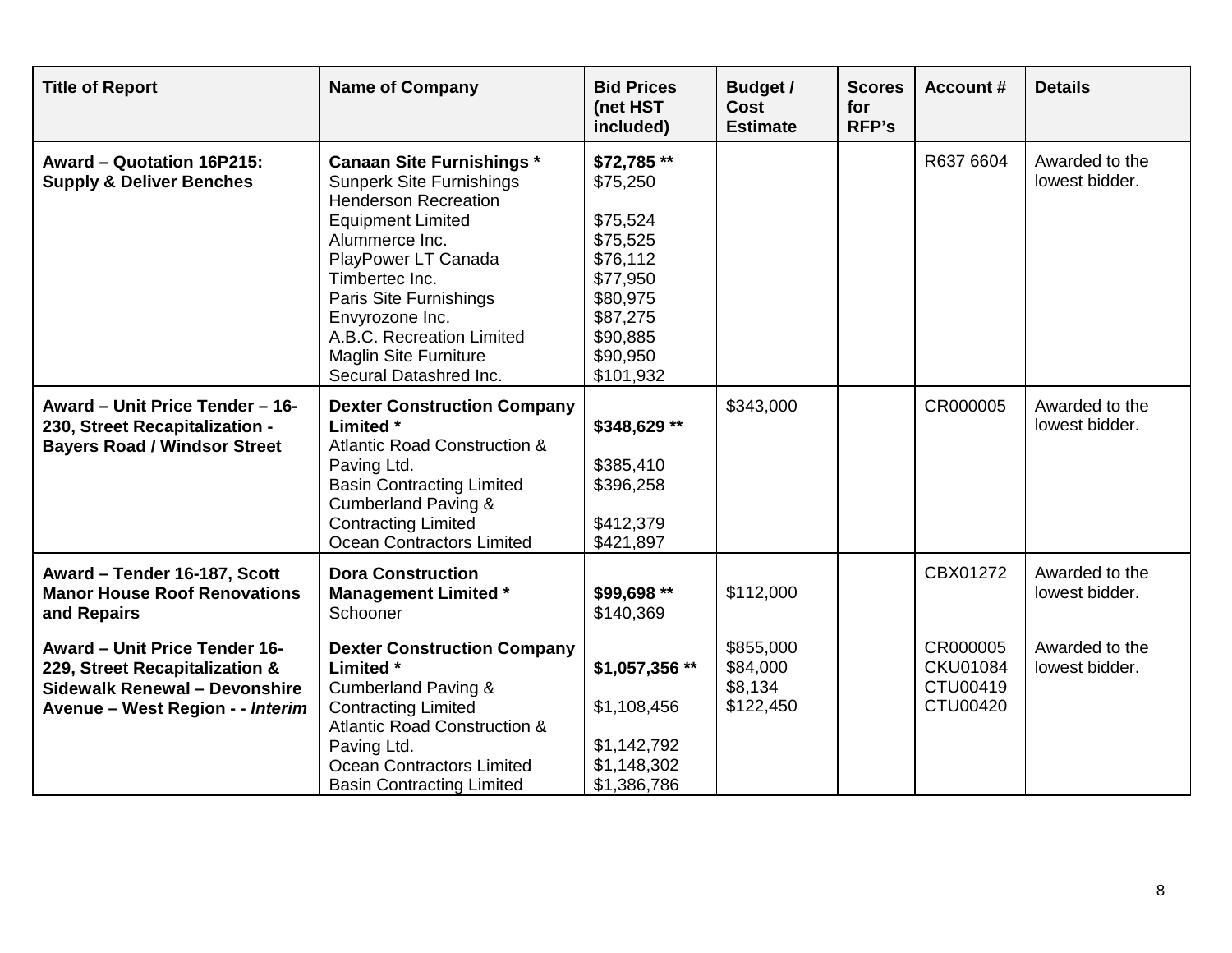| <b>Title of Report</b>                                                                                                                                                                             | <b>Name of Company</b>                                                                                                                                                                                                                                                              | <b>Bid Prices</b><br>(net HST<br>included)                                                              | <b>Budget /</b><br><b>Cost</b><br><b>Estimate</b> | <b>Scores</b><br>for<br><b>RFP's</b> | <b>Account #</b>     | <b>Details</b>                   |
|----------------------------------------------------------------------------------------------------------------------------------------------------------------------------------------------------|-------------------------------------------------------------------------------------------------------------------------------------------------------------------------------------------------------------------------------------------------------------------------------------|---------------------------------------------------------------------------------------------------------|---------------------------------------------------|--------------------------------------|----------------------|----------------------------------|
| <b>Award - Unit Price Tender 16-</b><br>241, New Sidewalk & Street<br><b>Reconstruction - Shore Road -</b><br>Eastern Passage - East Region -<br><b>Interim</b>                                    | <b>Atlantic Road Construction &amp;</b><br>Paving Ltd. *<br><b>Dexter Construction Company</b><br>Limited<br><b>Ocean Contractors Limited</b><br><b>Cumberland Paving &amp;</b><br><b>Contracting Limited</b><br><b>Basin Contracting Limited</b>                                   | \$1,250,734**<br>\$1,374,177<br>\$1,423,504<br>\$1,621,074<br>\$1,870,793                               | \$875,000<br>\$725,000                            |                                      | CTU00420<br>CR000003 | Awarded to the<br>lowest bidder. |
| Award - Tender 16-083, Stump<br><b>Grinding - Various Locations</b>                                                                                                                                | <b>Coastal Woodland Inc. *</b><br>Tanglewood Tree Services Ltd.                                                                                                                                                                                                                     | \$149,859**<br>\$333,820                                                                                | \$150,000                                         |                                      | CR990002             | Awarded to the<br>lowest bidder. |
| <b>Award - Unit Price Tender No.</b><br>16-234, Street Recapitalization -<br><b>Hammonds Plains Road - West</b><br>Region - Interim                                                                | <b>Cumberland Paving &amp;</b><br><b>Contracting Limited *</b><br><b>Dexter Construction Company</b><br>Limited<br><b>Basin Contracting Limited</b>                                                                                                                                 | \$1,373,677**<br>\$1,389,299<br>\$1,915,184                                                             | \$1,500,000                                       |                                      | CR000005             | Awarded to the<br>lowest bidder. |
| <b>Award - Unit Price Tender No.</b><br>16-206 Street - Jubilee Lane,<br>Jubilee Court, Baker Drive and<br><b>Second Avenue - Central Region</b><br>- Interim                                      | <b>Dexter Construction Company</b><br><b>Limited</b> *<br>Ocean Contractors Limited<br><b>Basin Contracting Limited</b><br><b>Atlantic Road Construction &amp;</b><br>Paving Ltd.<br><b>Cumberland Paving &amp;</b><br><b>Contracting Limited</b>                                   | \$627,907**<br>\$678,935<br>\$691.064<br>\$845,463<br>\$856,606                                         | \$830,000                                         |                                      | CR000005             | Awarded to the<br>lowest bidder. |
| <b>Award - Unit Price Tender No.</b><br>16-213, Water Main Renewal and<br><b>Pavement Renewal - Fox Glove</b><br>Lane, Parmbelle Lane and<br><b>Scarlet Road - West Region -</b><br><b>Interim</b> | <b>Dexter Construction Company</b><br>Limited *<br><b>Atlantic Road Construction &amp;</b><br>Paving Ltd.<br>Sackville Trenching Limited<br>Ocean Contractors Limited<br><b>Brycon Construction Limited</b><br>J.R. Eisener Contracting Limited<br><b>Basin Contracting Limited</b> | \$1,189,132**<br>\$1,224,777<br>\$1,240,806<br>\$1,263,397<br>\$1,321,096<br>\$1,366,606<br>\$1,515,688 | \$780,000                                         |                                      | CR000005             | Awarded to the<br>lowest bidder. |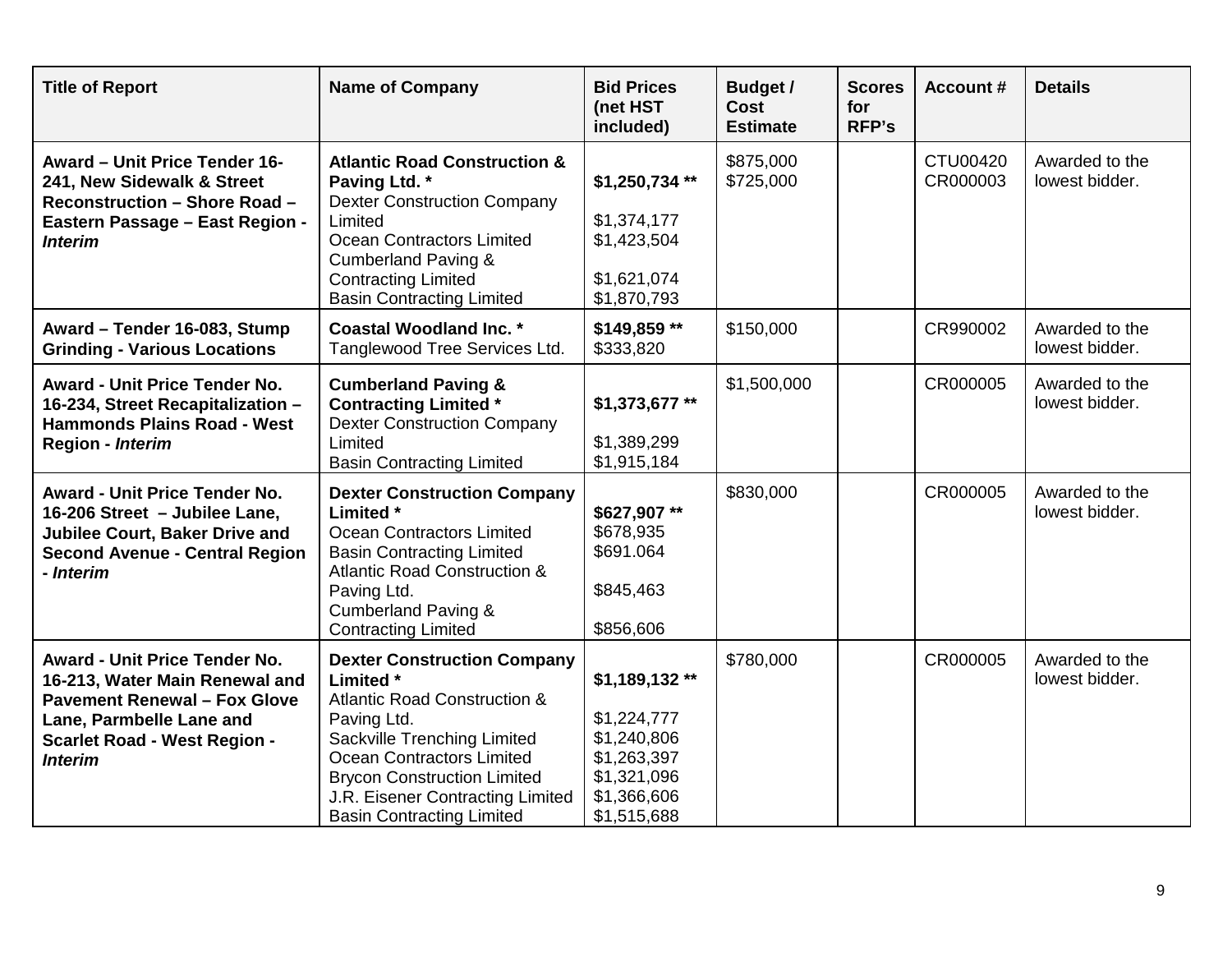| <b>Title of Report</b>                                                                                                                                                          | <b>Name of Company</b>                                                                                                                                                                                                                                                                  | <b>Bid Prices</b><br>(net HST<br>included)                                    | <b>Budget /</b><br><b>Cost</b><br><b>Estimate</b> | <b>Scores</b><br>for<br><b>RFP's</b> | <b>Account #</b> | <b>Details</b>                   |
|---------------------------------------------------------------------------------------------------------------------------------------------------------------------------------|-----------------------------------------------------------------------------------------------------------------------------------------------------------------------------------------------------------------------------------------------------------------------------------------|-------------------------------------------------------------------------------|---------------------------------------------------|--------------------------------------|------------------|----------------------------------|
| <b>Award - Unit Price Tender No.</b><br>16-217, Water Main Renewal and<br><b>Pavement Renewal - Inverness</b><br><b>Avenue - West Region</b>                                    | <b>Dexter Construction Company</b><br>Limited *<br><b>Cumberland Paving &amp;</b><br><b>Contracting Limited</b><br><b>Brycon Construction Limited</b><br><b>Atlantic Road Construction &amp;</b><br>Paving Ltd.<br><b>Silco Contracting Limited</b><br><b>Basin Contracting Limited</b> | \$488,268 **<br>\$515,695<br>\$533,700<br>\$534,801<br>\$544,141<br>\$573,865 | \$345,000                                         |                                      | CR000005         | Awarded to the<br>lowest bidder. |
| Award - Unit Price Tender - 16-<br>251, Rectangular Rapid Flashing<br><b>Beacons - Various Location -</b><br><b>All Regions</b>                                                 | XL Electric Limited *<br><b>Black and McDonald Limited</b>                                                                                                                                                                                                                              | \$109,534**<br>\$140,515                                                      | \$99,705                                          |                                      | CTU00419         | Awarded to the<br>lowest bidder. |
| Award - Quotation Q16D122, One<br>(1) Crew Cab with Dump Body<br><b>Vehicle</b>                                                                                                 | MacPhee Ford *<br><b>Dartmouth Motors</b>                                                                                                                                                                                                                                               | \$73,323 **<br>\$74,726                                                       | \$84,693                                          |                                      | CVD01087         | Awarded to the<br>lowest bidder. |
| Award - Tender - 16-179,<br><b>MacKintosh Depot Liquid Brine</b><br><b>Plant Replacement &amp; Storage</b><br><b>Tanks</b>                                                      | <b>Atlantica Mechanical</b><br><b>Contractors Inc. *</b>                                                                                                                                                                                                                                | \$210,402 **                                                                  | \$130,000                                         |                                      | CBX01170         | Awarded to the<br>only bidder.   |
| Award - Quotation 16D226,<br><b>Demetreous Court</b><br><b>Recapitalization</b>                                                                                                 | <b>Ocean Contractors Limited *</b><br><b>Dexter Construction Company</b><br>Limited<br><b>Cumberland Paving &amp;</b><br><b>Contracting Limited</b><br><b>Basin Contracting Limited</b>                                                                                                 | \$55,877**<br>\$58,802<br>\$68,087<br>\$74,044                                | \$80,000                                          |                                      | CP000003         | Awarded to the<br>lowest bidder. |
| <b>Emergency</b><br>of<br>the<br>Award<br><b>Mechanical</b><br><b>Emergency</b><br><b>Replacement Work to Toromont</b><br>Cimco at the Eastern Shore<br><b>Community Centre</b> | <b>Toromont Cimco*</b>                                                                                                                                                                                                                                                                  | \$71,567 **                                                                   |                                                   |                                      | CB000002         | Awarded to the<br>lowest bidder. |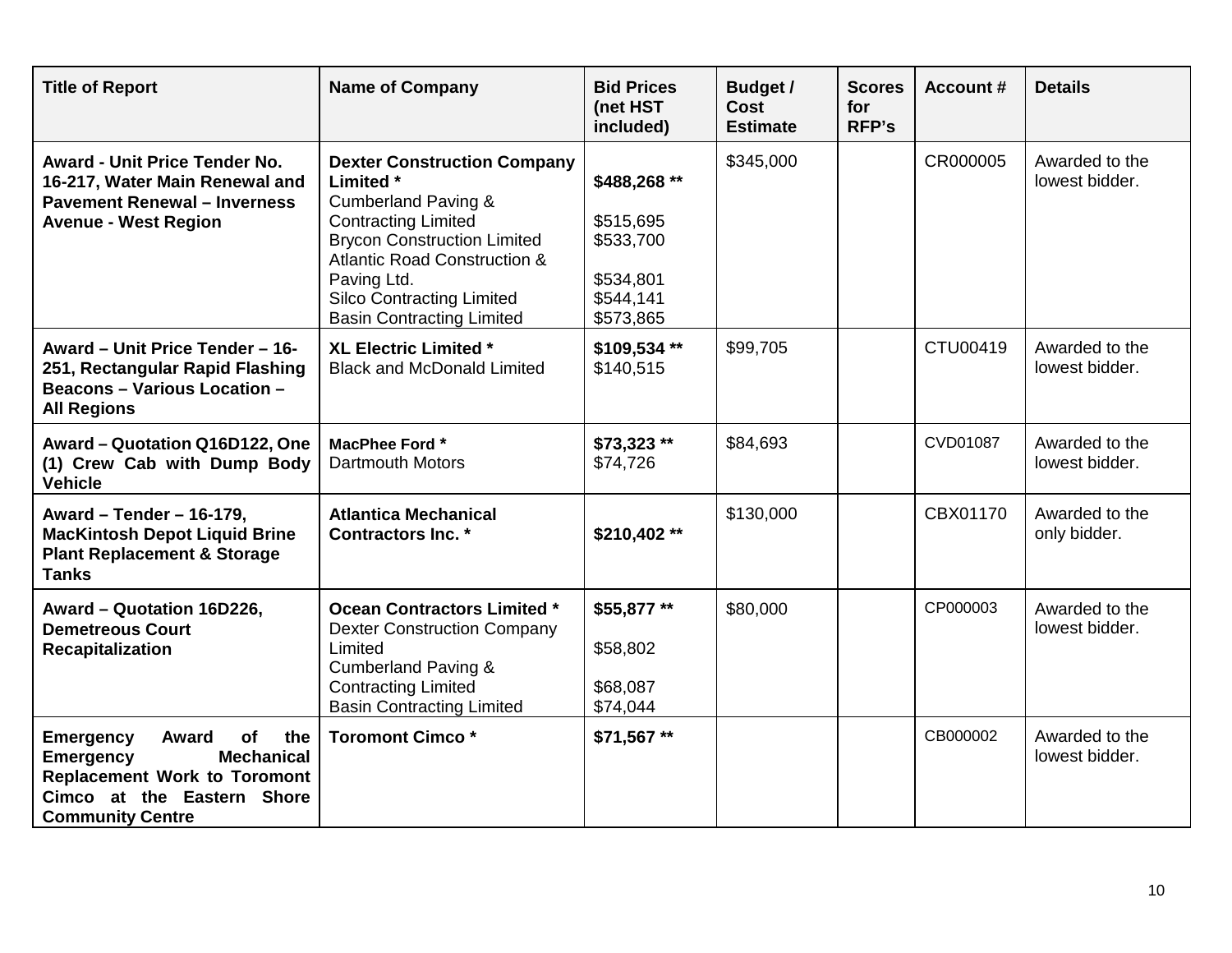| <b>Title of Report</b>                                                                                            | <b>Name of Company</b>                                                                                                                                                                                                                                                                                                                           | <b>Bid Prices (net</b><br><b>HST included)</b>                                                                  | <b>Budget /</b><br><b>Cost</b><br><b>Estimate</b> | <b>Scores</b><br>for<br><b>RFP's</b> | <b>Account #</b> | <b>Details</b>                       |
|-------------------------------------------------------------------------------------------------------------------|--------------------------------------------------------------------------------------------------------------------------------------------------------------------------------------------------------------------------------------------------------------------------------------------------------------------------------------------------|-----------------------------------------------------------------------------------------------------------------|---------------------------------------------------|--------------------------------------|------------------|--------------------------------------|
| Award - Tender 16-254, Dingle<br><b>Boat Launch</b>                                                               | <b>Dexter Construction Company</b><br>Limited *<br>Lange's Rock Farm<br><b>Vector Demolition Inc.</b><br><b>Atlantic Wharf Construction</b><br>J.W. Lindsay<br><b>Cumberland Paving &amp;</b><br><b>Contracting Limited</b><br>J.R. Eisener Contracting Ltd.<br>Ocean Contractors Ltd.<br><b>Atlantic Road Construction &amp;</b><br>Paving Ltd. | \$56,744**<br>\$72,725<br>\$97,544<br>\$99,991<br>\$101,825<br>\$102,201<br>\$102,673<br>\$111,740<br>\$265,361 | \$80,000                                          |                                      | CPX01331         | Awarded to the<br>lowest bidder.     |
| Award - Quotation Q16M097 -<br>Replace Food Court Roof Top<br>Unit, Sackville Sports Statium                      | <b>L.E. Cruickshanks Sheet</b><br>Metal Ltd. *<br>AirTron Canada<br><b>Gil-Son Construction Limited</b>                                                                                                                                                                                                                                          | \$89,000**<br>\$91,368<br>\$93,960                                                                              | \$54,000                                          |                                      | CB000060         | Awarded to the<br>lowest bidder.     |
| Award - Quotation Q16D126, Two (2)<br>3/4 ton pickup vehicles                                                     | O'Regan's Chevrolet *                                                                                                                                                                                                                                                                                                                            | $$78,221**$                                                                                                     | \$72,002                                          |                                      | CVD000004        | Awarded to the<br>lowest bidder. (8) |
| <b>Award - Unit Price Tender 16-</b><br>263, Street Recapitalization -<br><b>Lewis Drive &amp; Bernard Street</b> | <b>Dexter Construction Company</b><br>Limited *<br><b>Atlantic Road Construction &amp;</b><br>Paving Ltd.<br>Ocean Contractors Limited<br><b>Cumberland Paving &amp;</b><br><b>Contracting Limited</b>                                                                                                                                           | \$222,859**<br>\$270,996<br>\$255,501<br>\$246,559                                                              | \$305,000                                         |                                      | CR000005         | Awarded to the<br>lowest bidder.     |
| <b>NET TOTAL</b>                                                                                                  |                                                                                                                                                                                                                                                                                                                                                  | \$25,121,226.64                                                                                                 |                                                   |                                      |                  |                                      |

**\* Recommended Bidder**

**\*\* Amount of Award**

**\*\*\* HST Fully Refundable**